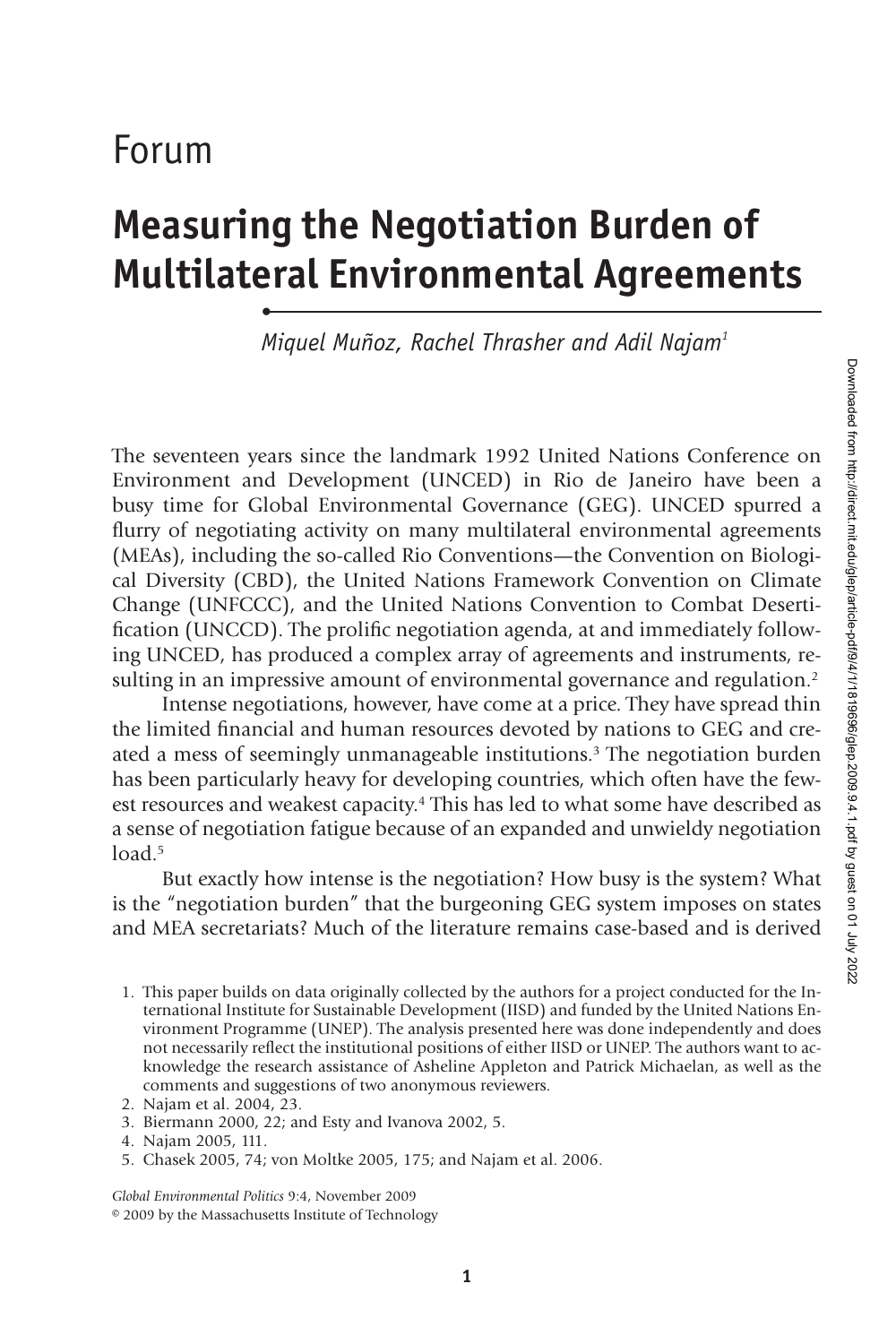from close qualitative observation. This paper presents an early attempt at collecting and collating quantitative data to validate the insights produced from the observations of a decade and a half of international environmental negotiations. We now have enough empirical information over enough time to begin assembling useful data sets that can help validate our qualitative observations. As the paper notes, compiling the available information is itself a delicate task and requires tempered judgments on assumptions and demarcations of categories. Without undermining the value of qualitative analysis in highlighting the nuances of what are immensely complex processes, we hope to contribute to the development of a parallel and complementary literature on quantitative analysis of the emergent GEG system.6

In doing so, this paper focuses on ten key MEAs and compiles yearly information from primary sources, for the period 1992–2007. Our analysis is based on the available empirical data but is also tempered by the authors' extensive observations of MEA negotiations since the 1992 Rio Summit. In order to get a sense of the negotiation burden, we use indicators related to how much resources, time and commitment is invested. We do so by analyzing the secretariat budgets of each of these ten MEAs as well as the number, length, and location of meetings, and the number of official decisions made at these meetings. While the budget gives us an indication of the importance that the international community attaches to particular issues (and to the environment as a whole), the data on meetings and decisions made at these meetings provides a sense of both the effort and output of these efforts. This analysis helps us identify a number of key trends regarding the direction and nature of the evolution of the GEG system.

For our analysis we have selected ten leading MEAs that are representative of the larger GEG system:7 the Basel Convention on the Control of Transboundary Movements of Hazardous Wastes and their Disposal (Basel); CBD; the Convention on Migratory Species (CMS); the UNCCD; the UNFCCC; the Rotterdam Convention on the Prior Informed Consent Procedure for Certain Hazardous Chemicals and Pesticides in International Trade (PIC); the Stockholm Convention on Persistent Organic Pollutants (POPs); the Vienna Convention for the Protection of the Ozone Layer (Ozone); the Ramsar Convention on Wetlands (Ramsar); and the Convention on International Trade in Endangered Species of Wild Fauna and Flora (CITES). As noted above, for each MEA, we compiled data from 1992 to 2007<sup>8</sup> on their officially reported secretariat budget, the number of conferences of the parties (COPs) and meetings of the parties (MOPs), the number of subsidiary meetings,<sup>9</sup> the total days spent in meetings and their location, and the number of decisions resulting from the COPs and MOPs. The data

8. Or from the year of entry into force for agreements beginning after 1992.

<sup>6.</sup> See Mitchell 2002.

<sup>7.</sup> Our selection has been informed by UNEP's work to measure efforts to meet internationally agreed environmental goals and objectives, see UNEP 2008.

<sup>9.</sup> Defined as those meetings that report directly to the COP or MOP, for a complete list refer to Table 1.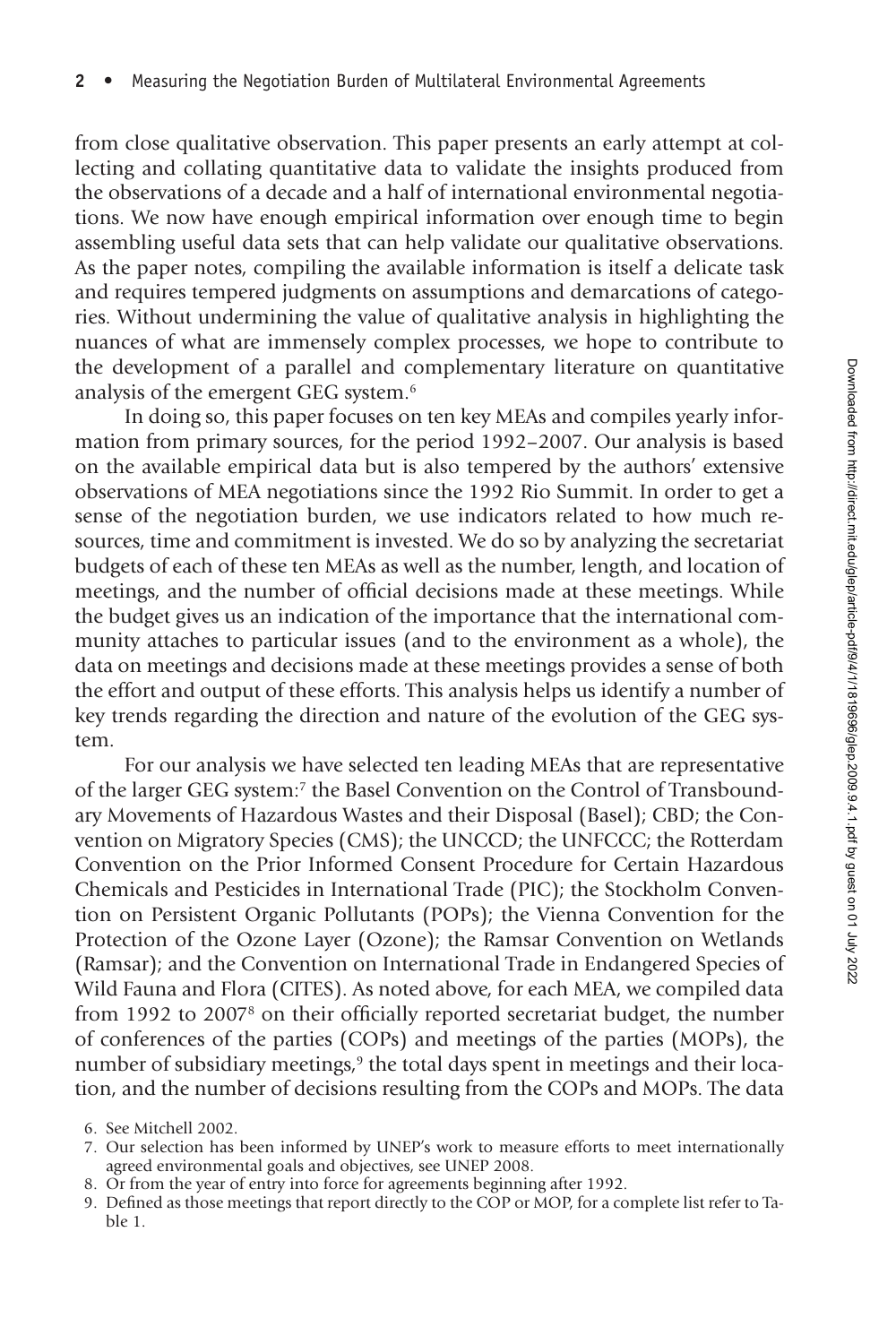

Evolution of MEA secretariat budgets from 1992 to 2007

was obtained from primary official sources of the MEA Secretariats. In particular, data regarding meeting dates and locations was obtained from the MEA websites, and budgetary data was extracted from official budget documents approved by the respective COPs.

# **The Budgets**

Budgets represent one common measure for the activity level of an organization, company or country. As mentioned above, we compiled the official yearly budget for the secretariat of each leading MEA.10 The budget amounts quantify the financial resources invested into the ten key MEAs discussed here. Figure 1 clearly illustrates the tremendous growth of the budgeted amount for ten leading MEAs, from US\$ 8.18 million in 1992 to US\$ 75.83 million in 2007. This is more than a 900 percent increase. The data shows that the ten MEA secretariats under review budgeted more than US\$ 650 million<sup>11</sup> over the sixteen year-period, with a combined budget of US\$ 75 million in 2007.12

- 10. This information is available in the budgetary documents approved by the respective MEA COPs. This figure does not include, in most cases, funds budgeted for organization of conferences or implementation funds where they exist (such as Basel Convention).
- 11. Nominal dollars, not considering the effects of inflation.
- 12. For Ramsar (1992–2007) and CITES (1992–2003), which have budgets in Swiss Francs (CHF), we converted the budgets to US\$ using the exchange rate at the beginning of each year.

Note: figures in brackets represent the averaged yearly growth rate of secretariat budgets for each MEA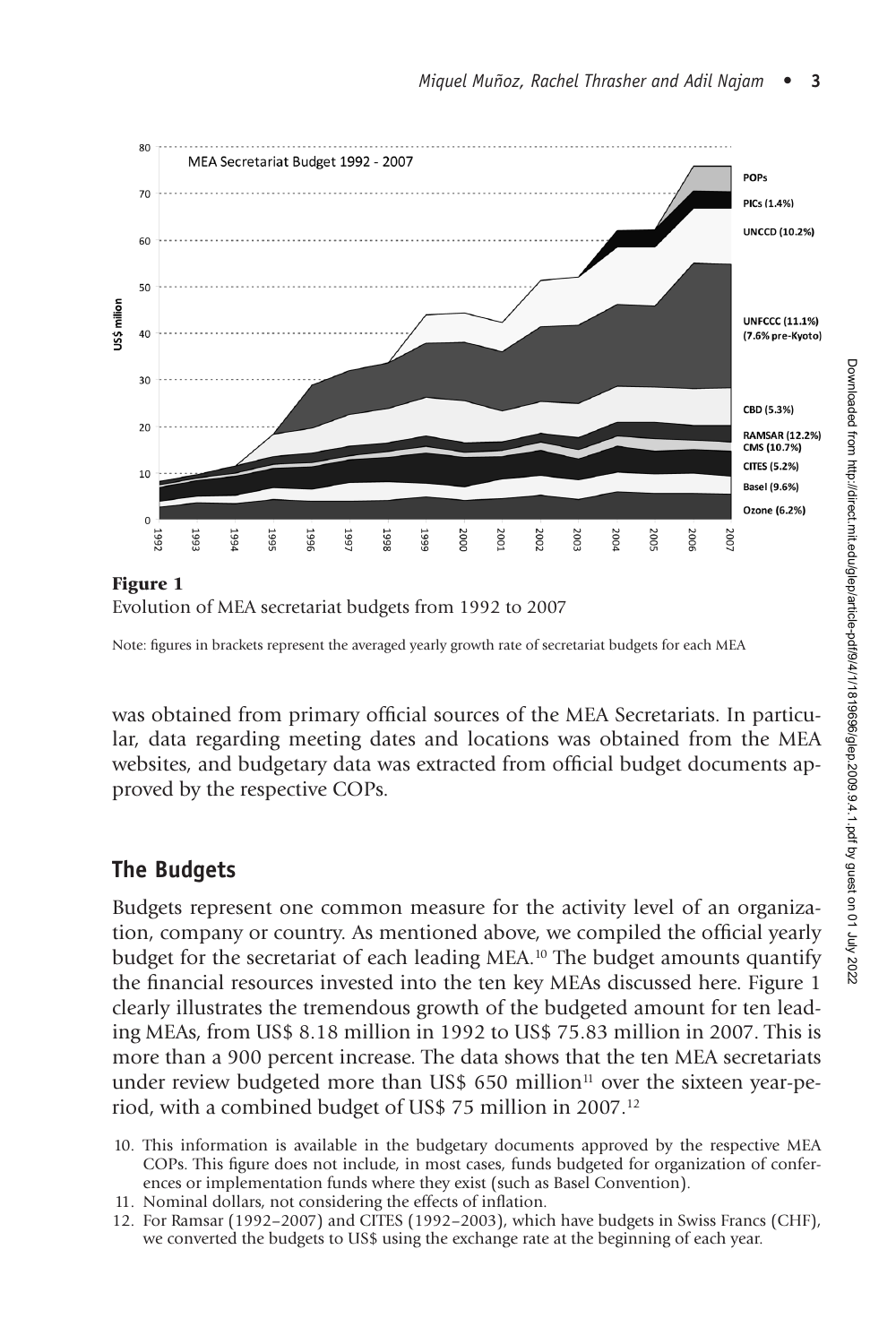A closer inspection of Figure 1 reveals some interesting trends. While the overall growth is obvious, at an average yearly growth rate around 16 percent, within each MEA budget growth is significantly slower. This seems to indicate that the budgetary growth comes from the addition of new MEAs, rather than by growth within individual MEA budgets. The UNFCCC represents a marked exception, increasing its budget by 55 percent after 2005 (by almost US\$ 9.5 million). However, at least US\$ 5 million of that increase can be directly attributed to the Kyoto Protocol entering into force.<sup>13</sup>

It should be noted, however, that for most part secretariats do not include the costs of organizing meetings into the budgets. This is a significant unknown and could have an impact on the growth numbers. Figuring out a methodology for and creating a data set for the real cost of COPs and other negotiating sessions should be a research priority because such research will allow for a better understanding of the efficacy and efficiency of the GEG system.

## **Negotiation Fatigue**

Many environmental negotiators express a concern about "negotiation fatigue." This refers to the sense that the proliferation of environmental negotiations has taken on a life of its own and created a nearly "permanent" global environmental negotiation enterprise where negotiation itself seems to have become the goal, sometimes to the detriment of actual treaty implementation. This, in turn, leaves the negotiators immensely tired, but with little sense of real achievement.14 Negotiation fatigue can be particularly heavy on developing and small countries, whose limited resources are specially stretched by the growing negotiation burden.

Since the idea of negotiation fatigue is predicated on a steep increase in the burden being imposed on negotiators, we measured the amount of time that countries have spent negotiating over the past 16 years. While negotiating time does not necessarily reflect fatigue, excessive time spent in negotiations is an important driver that potentially leads to negotiation fatigue. The number of MEA-related meetings can be very large, especially if one starts counting regional and unofficial meetings. For our purpose, however, we have focused only on the most important negotiations; the ones that collect negotiators from around the world for substantive decision-making. For each of the leading MEAs, we have looked at all of the COP and MOP meetings, as well as meetings of those subsidiary bodies that report directly to the COP/MOP. Counting the number of days negotiators spent in only these most important meetings provides an objective, quantitative and easily measurable indicator. In total, we analyzed 378 meetings, summarized below in Table 1.

In counting only the most important meetings, we realize that we have left

<sup>13.</sup> UNFCCC Decision 16/CP.9, p. 51, paragraph 6.

<sup>14.</sup> See von Moltke 2005, 175; and Najam et al. 2006.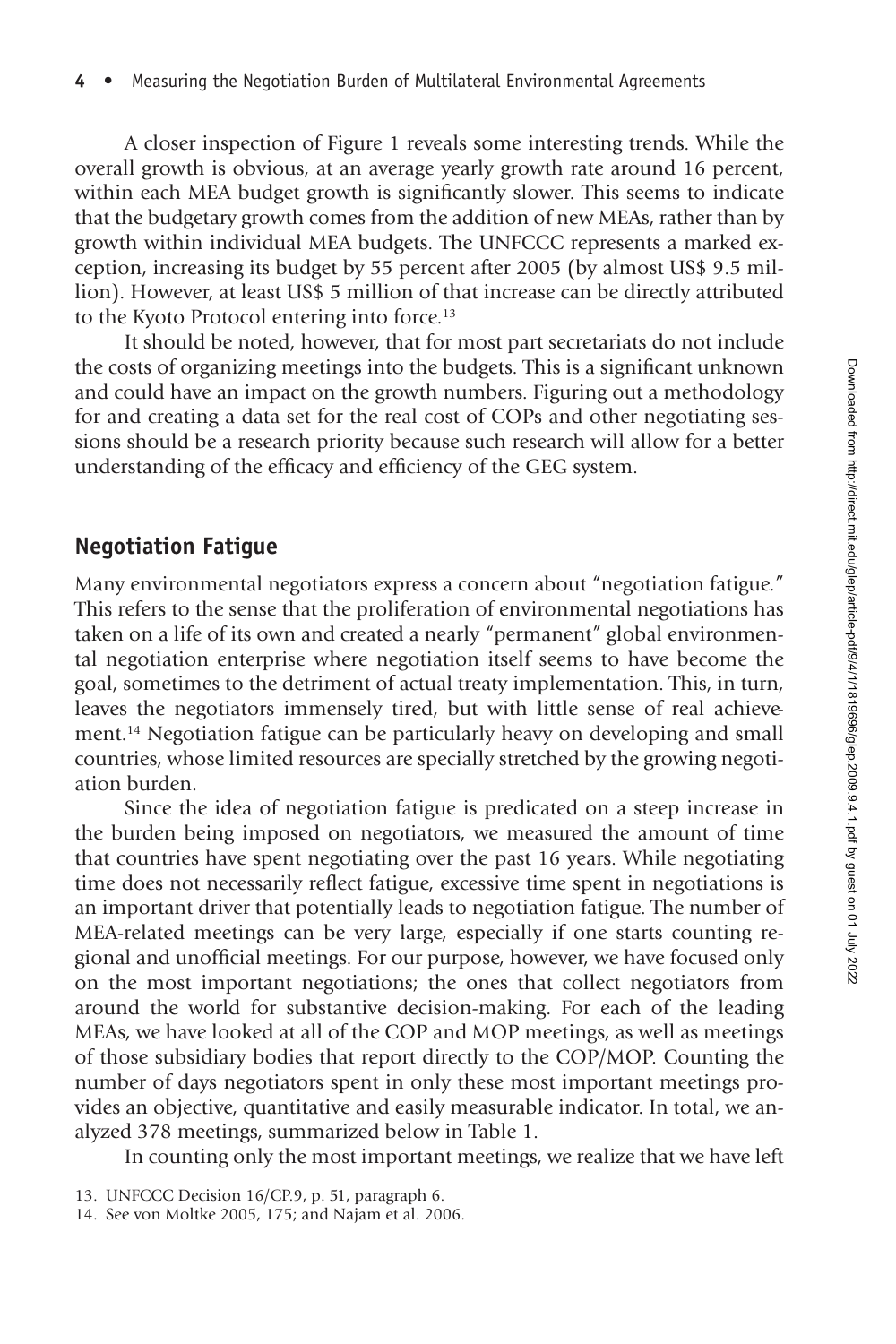#### Table 1

Meetings Analyzed

| MEA        | meetings                                                                                                                                                                                                                                                                                                                                                                                                                                                                                     | <b>MEA</b>    | meetings                                                                                                                                                                                                                                                                                                                                                                                                                                               |
|------------|----------------------------------------------------------------------------------------------------------------------------------------------------------------------------------------------------------------------------------------------------------------------------------------------------------------------------------------------------------------------------------------------------------------------------------------------------------------------------------------------|---------------|--------------------------------------------------------------------------------------------------------------------------------------------------------------------------------------------------------------------------------------------------------------------------------------------------------------------------------------------------------------------------------------------------------------------------------------------------------|
| CBD        | • COP 1-8 + 2 extra;<br>• COP/MOP 1-3 (Cartagena Pro-<br>tocol);<br>• SBSTTA 1-12 (Subsidiary Body<br>for Scientific, Technical and<br>Technological Advice);<br>• ICCP 1-3 (Intergovernmental<br>Committee for the Cartagena<br>Protocol);<br>• ABSWG 1-3 (Working group<br>on Access and Benefit Sharing);<br>• BSWG 1-6 Ad Hoc Working<br>Group On Biosafety;<br>• WGRI 1-2 (Working Group on<br>the Review of Implementa-<br>tion);<br>· WG8J 1-3 (Working Group on<br>Article $8(j)$ ). | <b>UNFCCC</b> | • COP 1-13 + 6bis;<br>• COP/MOP 1-3 (Kyoto Proto-<br>col);<br>• SBSTA 1-27 + 13bis (Subsidiary<br>Body for Scientific and Techno-<br>logical Advice);<br>• SBI 1-27 + 13bis (Subsidiary<br>Body for Implementation);<br>• AWG-KP 1-4 (Ad Hoc Working<br>Group on Further Commit-<br>ments from Annex I Parties un-<br>der the Kyoto Protocol);<br>• AG13 1-6 (Ad Hoc Group on Ar-<br>ticle 13);<br>• AGBM 1-8 (Ad Hoc Group on<br>the Berlin Mandate). |
| Basel      | $\bullet$ COP 1-8;<br>• OEWG 1-6 (Open-ended<br>Working Group);<br>• TWG 1-20 (Technical Working<br>Group);<br>• LWG 1-5 Legal Working Group;<br>• TWG & LWG 1-2 Joint Meeting.                                                                                                                                                                                                                                                                                                              | <b>UNCCD</b>  | • COP 1-8 + extra;<br>• CST 1-8 (Committee on Science<br>and Technology);<br>• CRIC 1-6 (Committee for the<br>Review of the Implementation<br>of the Convention).                                                                                                                                                                                                                                                                                      |
| PICs       | $\bullet$ COP 1-3;<br>• CRC 1-3 (Chemical Review<br>Committee);<br>• OEWG17 (Open-Ended AD<br>HOC Working on article 17).                                                                                                                                                                                                                                                                                                                                                                    | <b>CITES</b>  | • COP 8-14;<br>• SC 24-56 (Standing Commit-<br>tee);<br>• AC 6-22 (Animals Committee);<br>• PC 3-16 (Plants Committee).                                                                                                                                                                                                                                                                                                                                |
| Ozone      | $\bullet$ COP 3-7;<br>• MOP 4-18 + 2 extra (Montreal<br>Protocol);<br>• OEWG 6-26 (Open-ended<br>Working Group of the Parties<br>of the Montreal Protocol).                                                                                                                                                                                                                                                                                                                                  | Ramsar        | • COP 5-9;<br>• SC 11-35 (Standing Commit-<br>tee);<br>• STRP 1-13 (Scientific and Tech-<br>nical Review Panel).                                                                                                                                                                                                                                                                                                                                       |
| <b>CMS</b> | $\bullet$ COP 4-8;<br>• StC 27-32* (Standing Commit-<br>tee).                                                                                                                                                                                                                                                                                                                                                                                                                                | <b>POPs</b>   | $\bullet$ COP 1-3;<br>• PRC 1-3 (POPs Review Com-<br>mittee).                                                                                                                                                                                                                                                                                                                                                                                          |

\* The information prior to StC 27 is not published by the CMS Secretariat.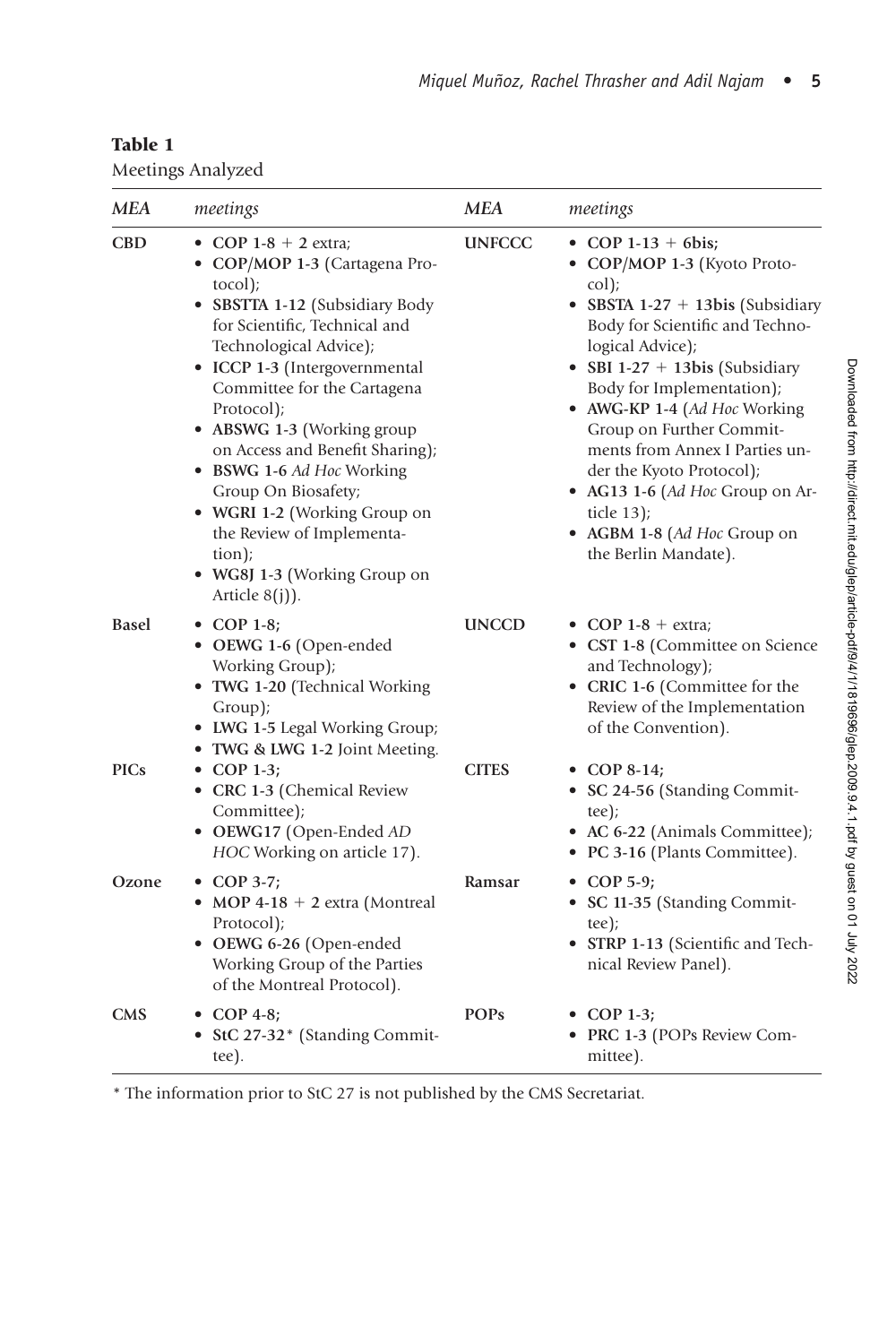

Leading MEA meeting days and decisions 1992–2007

out a host of "lesser" meetings, which may nevertheless be relevant to particular issues. For example, within the UNFCCC we considered 91 meetings, but we omitted information about 179 others, including expert groups, boards, dialogues, and technical workshops.<sup>15</sup> In addition, the figures do not account for all the preparatory arrangements prior to a meeting and work afterwards, nor do they consider the relative importance of each of the meetings. For this reason, ours is a rather conservative estimate of the negotiation burden.

The analysis yields interesting results. From that data, we found that from 1992 through 2007, the selected MEAs held 250 apex<sup>16</sup> negotiation meetings lasting 1,626 days. Figure 2 reflects some potentially interesting trends that emerge from analyzing the annual number of meeting days.<sup>17</sup>

Indicating both the cumulative and annual number of meeting days and the total number of decisions, Figure 2 provides two measures of negotiating ac-

- 15. Omitted UNFCCC meetings include: SoGE (1); Dialogue (4); CDM EB (36); JISC (9); EGTT (17); CGE (14); CC (7); and LEG (12); as well as at least 79 technical UNFCCC workshops from 1999 to 2007.
- 16. We corrected the data to take into account the fact that often different meetings of the same convention take place simultaneously or back-to-back. To that effect, we have only counted the number of not-overlapping meeting days under each MEA, and back-to-back or overlapping meetings have been counted as just one meeting.
- 17. While the figures suggest interesting and potentially profound trends for the leading MEAs, the data set does not provide enough entries for a rigorous statistical analysis.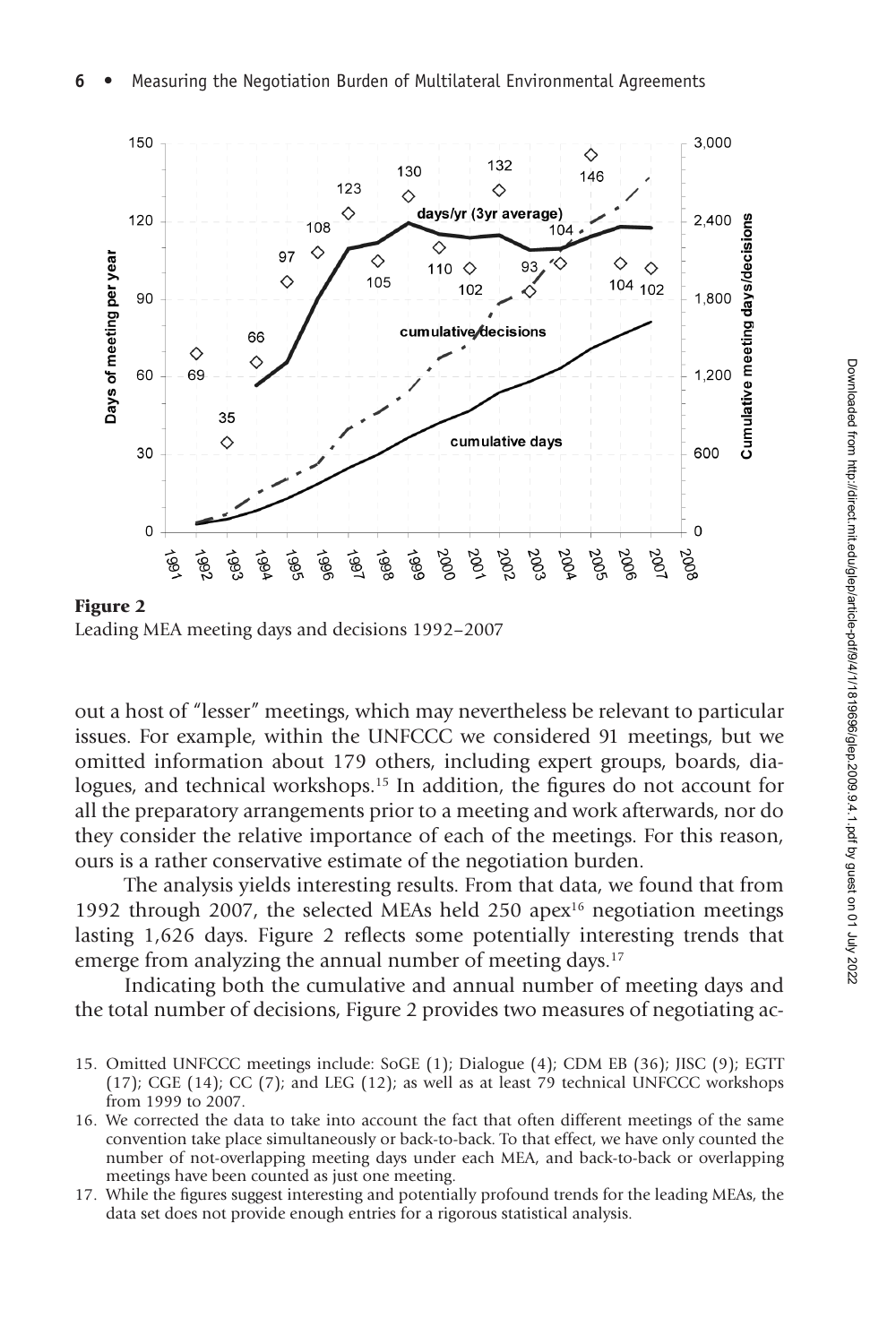tivity level. The diamonds mark the total number of meeting days per year. The thick line is the rolling three-year average of meeting days per year. Because there are strong two- and three-year peaks, caused by the regularity of COPs, the rolling average helps to smooth over those peaks and reveal the underlying trend. The thin solid line in Figure 2 represents the cumulative number of meeting days, and is read on the right axis. The dashed line (which also reads on the right axis) represents the cumulative number of decisions for the ten selected MEAs, and will be explained in the next section.

Figure 2 shows that the 3-year running average of meeting days per year grew during the 1990s as major new agreements were being added and then, in the late 1990s, it stabilized at around 115 days of meeting per year. Arguably, the system may have begun to stabilize after having reached the maximum number of days it can sustain, especially given all the other "lower" level meetings that also have to be held. However, the data does not provide a definitive explanation and more qualitative research on why and whether the system has stabilized at this level is worth exploring in future research. It would be interesting to separate the effect of more MEAs from more meeting days per MEA in Figure 2. However, our limited dataset does not support such an analysis. It would also be worthwhile to keep an eye on whether the number of meeting days per year actually begins to recede over time—either because of the aforementioned negotiation fatigue, or because negotiators become more efficient as the system matures and many decisions and deliberations become routinized.

#### **Negotiation Decisions**

Despite, and possibly because of, all this negotiating activity, measuring the effectiveness of the GEG system has become conceptually and practically important.18 While our data relates to negotiation *effort* rather than to negotiation *impact,* it may shed some light on a *de facto* yardstick that negotiators and others seem to use to measure their work: the number of formal decisions concluded at major meetings.

Let it be clear, however, that the *number* of decisions is merely an indicative measure since it does not speak to the content or type of decision. Not every decision is born equal. For example, UNFCCC Decision 1/CP.3 contains the 30 pages of the painstakingly negotiated Kyoto Protocol, while UNFCCC Decision 5/CMP.3 on compliance under the Kyoto Protocol contains only 16 lines with no operative provisions. But even the number of pages or lines is not a good indicator. For example, Decision 7/CMP.2 on review of the Kyoto Protocol also fits on one page, but its content, potentially very relevant for post-Kyoto negotiations, was bitterly negotiated, being the last decision to be agreed at COP 12.19 Having noted the above, measuring the number of decisions does

<sup>18.</sup> For more on regime effectiveness, see, Young 1999; and Miles et al. 2002.

<sup>19.</sup> Kulovesi et al. 2007, 255.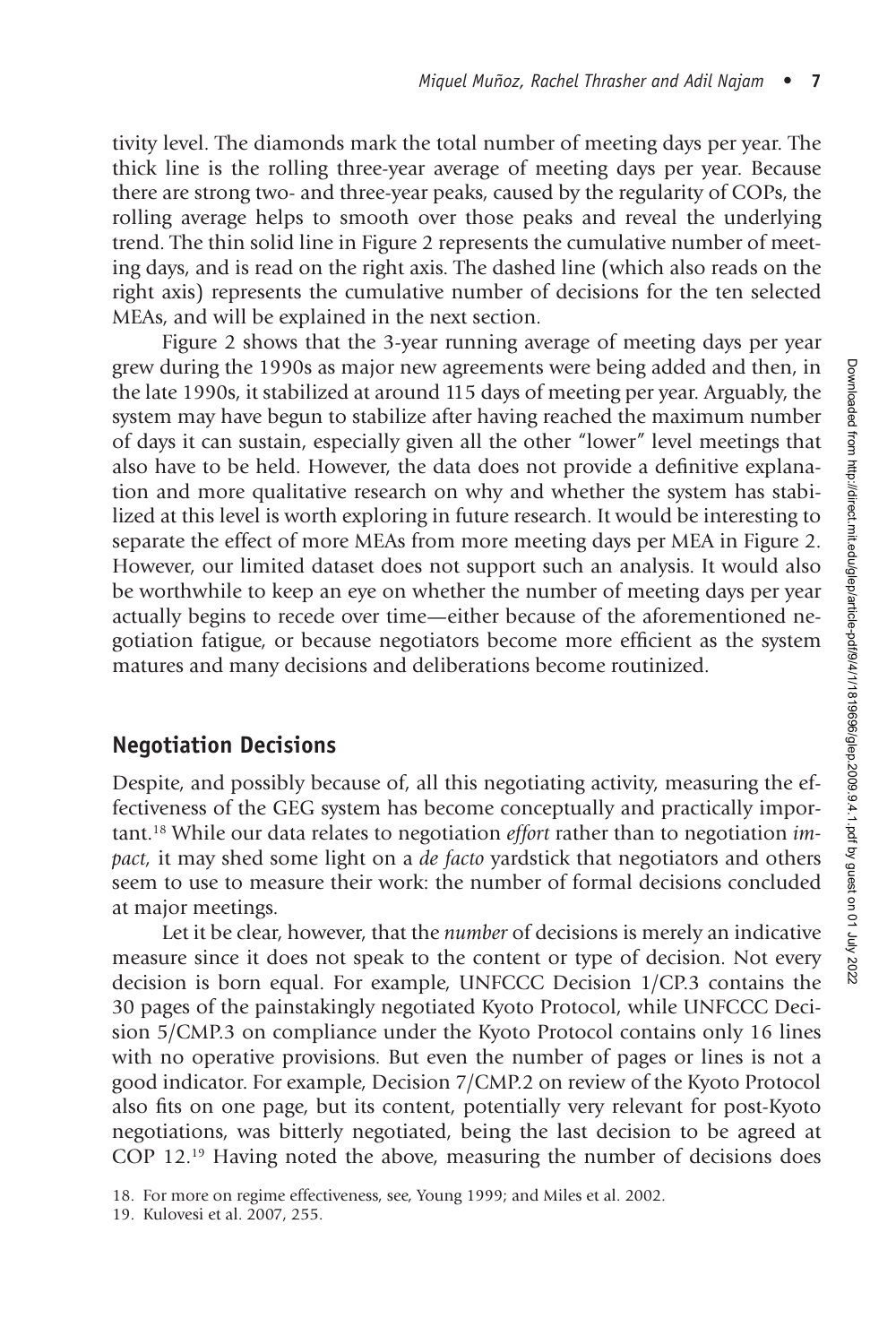give us an indicative sense of progress because negotiators do often measure their own progress by this measure, because secretariats have to then follow and relate to these decisions, and because over time the mix of substantively different decisions are likely to average out. In the spirit of using decisions as an indicative measure, we have looked at how many COP/MOP decisions were reached every year in the ten MEAs under review.

The cumulative number of decisions for the ten selected MEAs is also shown in Figure 2 by the dashed line (which reads on the right axis). While the variability among years is greater for decisions than for meeting days (because MEAs only reach formal decisions in COP years), the data suggests that the output rate of decisions also seems to stabilize. If we look at the output of decisions for the leading MEAs over the sixteen year period, we see that it tends to stabilize at about 185 per year.

The constant slopes shown in Figure 2 for both cumulative decisions and cumulative meeting days suggests that there may be a direct correlation between the two figures. Table 2 explores this possibility by showing the average yearly number of decisions per day of meeting. Since negotiating countries reach formal decisions only during COP years, we averaged the number of decisions over all meeting days since the previous COP/MOP, including, in some cases, data for multiple years.

The relative consistency of the time series for each convention, with only a few outlier points that can mostly be explained by historical circumstances, is immediately noticeable. For example, the Sixth COP of the UNFCCC, held in 2000 failed to reach an agreement, forcing the parties to reconvene in 2001 at the COP 6 *bis.* As a result, the year 2000 rendered an abnormally low number of decisions. The regularity is striking because it appears to hold regardless of the content or length of the decisions.

One possible explanation could be that MEA negotiators have developed *de facto* output expectations of what the right number of decisions per day of work is and, consciously or subconsciously, this becomes their measure of "negotiation success." Alternatively, there may just be limits to how many decisions can be reasonably negotiated in a day. Across MEAs, the average number of decisions per negotiating day varies, but not greatly, which might suggest that negotiating patterns are repeated across the GEG system, even if different negotiators and ministries are in charge.

#### **Geographical Distribution**

Although less directly relevant to negotiation burden, an analysis of the geographical distribution of the 378 MEA meetings we assessed demonstrates that a few cities, which headquarter one or more of the studied MEAs, monopolize most of the meetings, and have emerged as *de facto* negotiation capitals. In particular, five locations, Geneva, Bonn, Montreal, Nairobi and Gland hosted more than half of the negotiating days. This may be relevant because of potential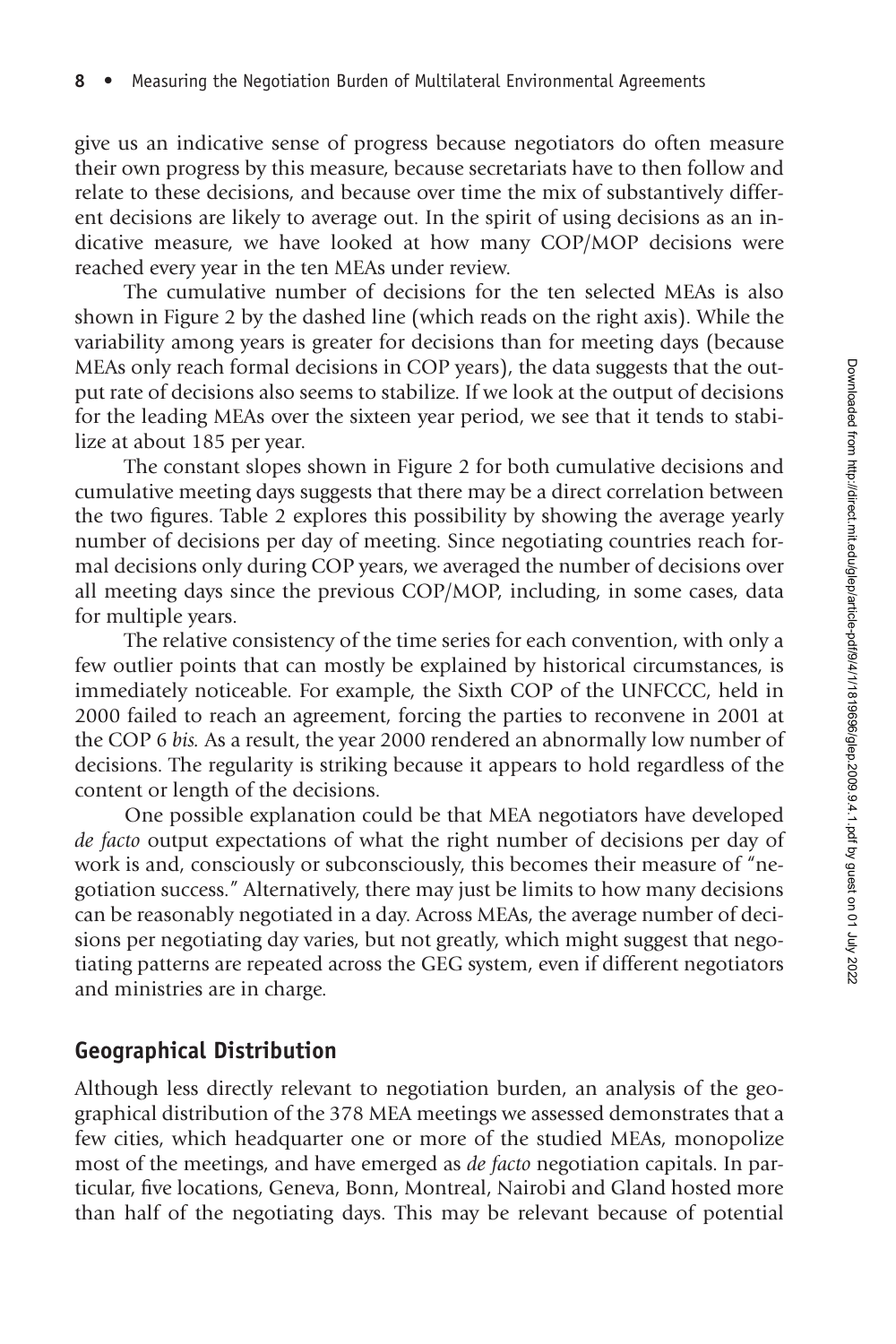| Average Number of Decisions per Day of Meeting |    |                                                                                                                                                                                                                                |                             |         |     |                     |              |                  |                  |         |                                  |                 |                         |                         |                                           |     |                                                                       |
|------------------------------------------------|----|--------------------------------------------------------------------------------------------------------------------------------------------------------------------------------------------------------------------------------|-----------------------------|---------|-----|---------------------|--------------|------------------|------------------|---------|----------------------------------|-----------------|-------------------------|-------------------------|-------------------------------------------|-----|-----------------------------------------------------------------------|
|                                                |    | 992 93                                                                                                                                                                                                                         |                             | 56, +6, | 96, |                     |              |                  |                  |         |                                  |                 |                         |                         |                                           |     | a8tuant ulg <sub>I</sub> 2007 90, 50, 70, 60, 20, 10, 00, 66, 86, 26, |
| <b>Basel</b>                                   |    |                                                                                                                                                                                                                                |                             | 1.9     |     |                     |              | $3.\overline{3}$ |                  |         |                                  |                 |                         |                         |                                           |     |                                                                       |
| CBD                                            |    |                                                                                                                                                                                                                                | $1.3$<br>$1.1$ $6$<br>$2.6$ | 1.4     | 1.2 |                     | $0.9$<br>0.4 |                  |                  |         | $1.3$<br>$0.7$<br>$0.4$<br>$3.1$ |                 | $2.1$<br>$1.0$<br>$2.8$ |                         | $\begin{array}{c} 2.3 \\ 0.8 \end{array}$ |     | $\begin{array}{c} 2.0 \\ 0.9 \end{array}$                             |
| <b>CITES</b>                                   | œ. |                                                                                                                                                                                                                                |                             |         |     |                     |              |                  | $0.6$<br>4.2     |         |                                  |                 |                         |                         |                                           | 3.6 |                                                                       |
| $CMS**$                                        |    |                                                                                                                                                                                                                                |                             |         |     | 3<br>3 0 3<br>3 2 3 |              | $1.\overline{3}$ |                  |         |                                  |                 |                         |                         |                                           |     | $2.\overline{3}$<br>$2.\overline{3}$<br>$1.\overline{8}$              |
|                                                |    |                                                                                                                                                                                                                                |                             |         |     |                     | 2.3          | 2.0              | 1.9              | 2.1     |                                  | 1.3             |                         | $2.7$<br>1.4            |                                           | 1.1 |                                                                       |
| <b>UNCCD</b><br>UNFCCC                         |    |                                                                                                                                                                                                                                |                             | 0.7     | 0.6 | 0.4                 | 0.8          | 0.9              | $0.\overline{3}$ | $1.1\,$ | $\Xi$                            | $\overline{11}$ |                         |                         |                                           | 1.0 |                                                                       |
|                                                |    |                                                                                                                                                                                                                                |                             |         |     |                     |              |                  |                  |         |                                  |                 | $0.8$<br>3.6            | $2.4$<br>0.5            | $\begin{array}{c} 0.9 \\ 0.9 \end{array}$ |     |                                                                       |
| PICs<br>POPs                                   |    |                                                                                                                                                                                                                                |                             |         |     |                     |              |                  |                  |         |                                  |                 |                         | $2.\overline{5}$<br>0.9 | $1.8$                                     | 2.2 | $0.9$<br>$1.7$<br>$2.3$<br>$1.2$                                      |
| Ramsar                                         |    | $1.3*$                                                                                                                                                                                                                         |                             |         | 1.3 |                     |              | $1.0$            |                  |         | 1.6                              |                 |                         |                         |                                           |     |                                                                       |
| <b>Jzone</b>                                   | Ę  | $\frac{1}{2}$                                                                                                                                                                                                                  | $3.\overline{3}$            | 2.9     | 2.8 | 3.1                 | 4.3          |                  | $3.4$ 2.6        | 4.7     | 3.9                              | 5.7             | 4.3                     | 5.4                     |                                           |     | 3.8                                                                   |
| <b>MEA AVERAGE</b>                             |    | $.2$ $2.4$ $2.3$ $1.4$ $1.2$ $2.1$ $1.1$ $1.6$ $1.7$ $1.8$ $1.7$ $2.0$ $2.1$ $1.9$ $1.2$ $2.2$                                                                                                                                 |                             |         |     |                     |              |                  |                  |         |                                  |                 |                         |                         |                                           |     | 1.7                                                                   |
| 4.1.1.1.1.1.1.0.1.0.1.0.1.                     |    | received the first contract the state of the state of the state of the state of the state of the state of the state of the state of the state of the state of the state of the state of the state of the state of the state of |                             |         |     |                     |              |                  |                  |         |                                  |                 |                         |                         |                                           |     |                                                                       |

|         | Average Number of Decisions per Day of Meeting |
|---------|------------------------------------------------|
| Table 2 |                                                |

\* includes data from 1991; \*\* does not include StC days before 2004 \* includes data from 1991; \*\*does not include StC days before 2004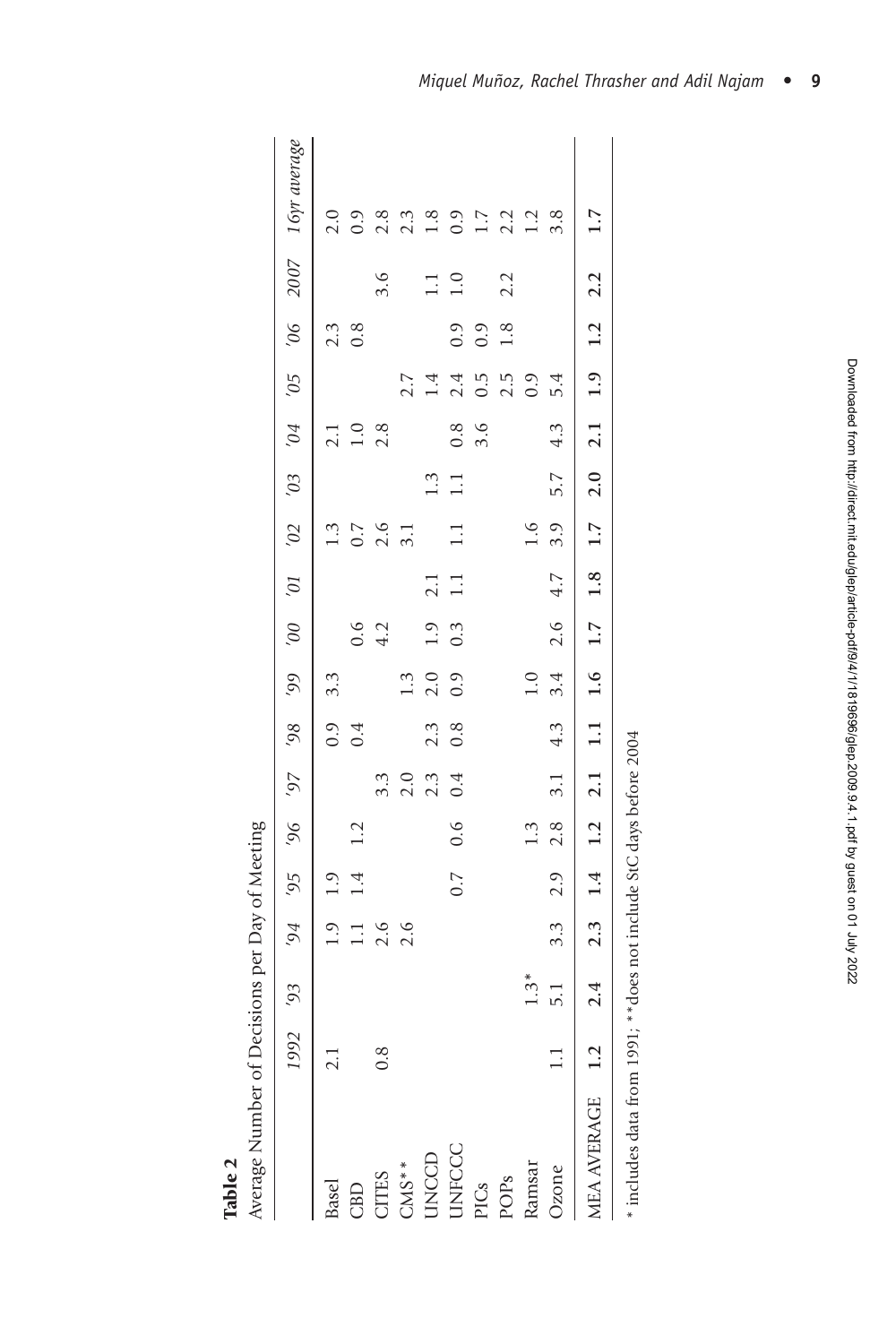

Figure 3 Continental Distribution of Meetings

efficiency gains. Figure 3 and Table 3 show that, while a few cities monopolized about two thirds of the meeting days, there is nonetheless a long distribution tail, with meetings held in a total of 75 cities, representing all UN regions. Regional distribution is even amongst continents, with the exception of Europe, which held more than half of the meetings. However, if the three top European locations (Geneva, Bonn and Gland) are not considered, Europe only held about one fourth of the meetings. Even more interesting is the case of North America. With the exception of Montreal, headquarters of the CBD and host to many other MEA meetings, North America hosted only a tiny fraction of the total meetings. More specifically, there was only one day of MEA negotiations at the UN headquarters in New York in 16 years for these ten MEAs.<sup>20</sup>

# **Further Research**

The research discussed in this paper is an early attempt at measuring the negotiation burden imposed on parties by the GEG system. We have also tried to iden-

<sup>20.</sup> We should note, however, that the UN Commission on Sustainable Development (CSD), which meets yearly in New York, has not been included in this analysis. While CSD is highly relevant to GEG, it is technically not a MEA and thus has not been considered. Had we done so, this would have changed the underrepresentation of New York by adding at least 200 negotiating days.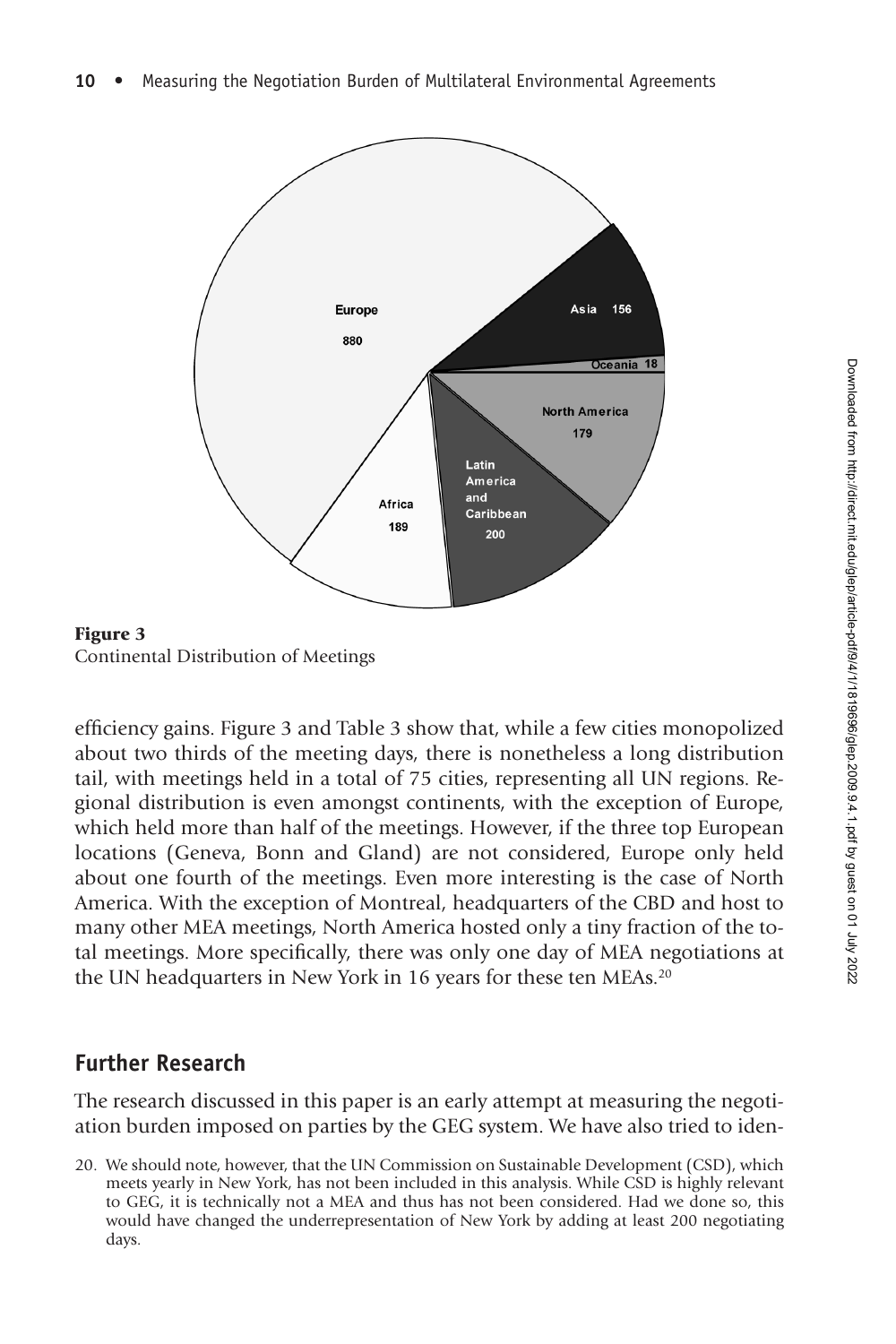#### Table 3

Days of Meeting per City

| Days        | Cities                                                                                                                                                                                                                                                                                                                                                                                                                                                                                                                        |                                                                                                                                                                                                                                                                                                                                                                                                                                                                                                                   |
|-------------|-------------------------------------------------------------------------------------------------------------------------------------------------------------------------------------------------------------------------------------------------------------------------------------------------------------------------------------------------------------------------------------------------------------------------------------------------------------------------------------------------------------------------------|-------------------------------------------------------------------------------------------------------------------------------------------------------------------------------------------------------------------------------------------------------------------------------------------------------------------------------------------------------------------------------------------------------------------------------------------------------------------------------------------------------------------|
| $300+$      | Geneva (Switzerland) 337.                                                                                                                                                                                                                                                                                                                                                                                                                                                                                                     |                                                                                                                                                                                                                                                                                                                                                                                                                                                                                                                   |
| $200 - 299$ | Bonn (Germany) 209.                                                                                                                                                                                                                                                                                                                                                                                                                                                                                                           |                                                                                                                                                                                                                                                                                                                                                                                                                                                                                                                   |
| $100 - 199$ | Montreal (Canada) 155.                                                                                                                                                                                                                                                                                                                                                                                                                                                                                                        |                                                                                                                                                                                                                                                                                                                                                                                                                                                                                                                   |
| $50 - 99$   | Nairobi (Kenya) 89;<br>Gland (Switzerland) 79;                                                                                                                                                                                                                                                                                                                                                                                                                                                                                | Buenos Aires (Argentina) 50.                                                                                                                                                                                                                                                                                                                                                                                                                                                                                      |
| $30 - 49$   | Rome (Italy) 47.                                                                                                                                                                                                                                                                                                                                                                                                                                                                                                              | The Hague (the Netherlands) 44.                                                                                                                                                                                                                                                                                                                                                                                                                                                                                   |
| $20 - 29$   | San Jose (Costa Rica) 29;<br>Bangkok (Thailand) 28;<br>Kyoto (Japan) 23;<br>Dakar (Senegal) 22;                                                                                                                                                                                                                                                                                                                                                                                                                               | Kuala Lumpur (Malaysia) 22;<br>Paris (France) 21;<br>Harare (Zimbabwe) 20.                                                                                                                                                                                                                                                                                                                                                                                                                                        |
| $10 - 19$   | Curitiba (Brazil) 17;<br>Cartagena (Colombia) 16;<br>New Delhi (India) 15;<br>Santiago (Chile) 15;<br>Bali (Indonesia) 13;<br>Cape Town (South Africa) 13;<br>Fort Lauderdale FL (USA) 13;<br>Brisbane (Australia) 13;<br>Bratislava (Slovakia) 12;<br>Havana (Cuba) 12;<br>Montpellier (France) 5;                                                                                                                                                                                                                           | Jakarta (Indonesia) 12;<br>Kushiro (Japan) 12;<br>Madrid (Spain) 12;<br>Milan (Italy) 12;<br>Nassau (Bahamas) 12;<br>Recife (Brazil) 12;<br>Marrakech (Morocco) 12;<br>Berlin (Germany) 11;<br>Lima (Peru) 11;<br>Valencia (Spain) 10.                                                                                                                                                                                                                                                                            |
| < 10        | Beijing (China) 9;<br>Kampala (Uganda) 9;<br>Budapest (Hungary) 8;<br>Copenhagen (Denmark) 7;<br>Lausanne (Switzerland) 6;<br>Aarhus (Denmark) 5;<br>Antananarivo (Madagascar) 5;<br>Basel (Switzerland) 5;<br>Brussels (Belgium) 5;<br>Cairo (Egypt) 5;<br>Caracas (Venezuela) 5;<br>Darwin (Australia) 5;<br>Hanoi (Viet Nam) 5;<br>Johannesburg (South Africa) 5;<br>Kuching (Malaysia) 5;<br>Langkawi (Malaysia) 5;<br>Leiden (the Netherlands) 5;<br>Lisbon (Portugal) 5;<br>Lyon (France) 5;<br>Montpellier (France) 5; | Prague (Czech Republic) 5;<br>Pruhonice (Czech Republic) 5;<br>Pucon (Chile) 5;<br>Punta del Este (Uruguay) 5;<br>San Miguel de Allende (Mexico) 5;<br>Seville (Spain) 5;<br>Shepherdstown (USA) 5;<br>Tenerife (Spain) 5;<br>Washington D.C. (USA) 5;<br>Windhoek (Namibia) 5;<br>Colombo (Sri Lanka) 4;<br>London (UK) 4;<br>Ouagadougou (Burkina Faso) 4;<br>Antigua (Guatemala) 4;<br>Arles (France) 3;<br>Chiang Mai (Thailand) 3;<br>Vienna (Austria) 3;<br>Piriapolis (Uruguay) 2;<br>New York NY (USA) 1. |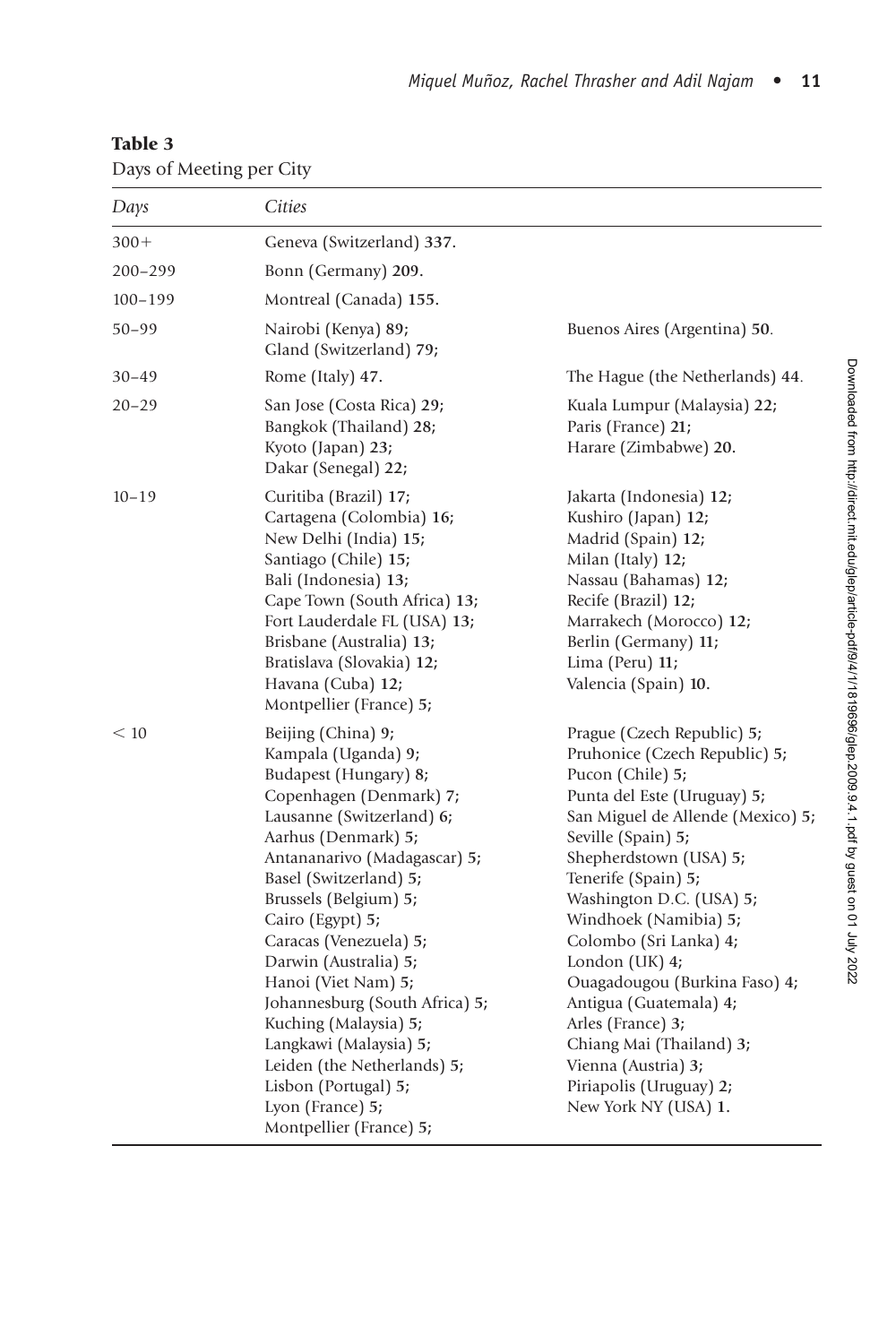tify some emerging trends and offer possible explanations, in the hope that this will stimulate further research that combines quantitative and qualitative analysis to arrive at more nuanced explanations. Although we hope to inform and contribute to the related literature on regime effectiveness, $21$  our analysis is focused on negotiation *effort,* as opposed to negotiation *impact.* Ultimately, we hope that better metrics of negotiation effort will create a better understanding of regime effectiveness as a function of effort to impact. We believe that three issues are particularly ripe for further quantitative research: (a) consideration of "lower" ranking meetings; (b) consideration of further MEAs; and (c) combining quantitative and qualitative analysis of output documents.

On a quantitative level, new insights could be derived by counting all the official MEA meetings, not just the governing and subsidiary bodies. In particular, it would be interesting to determine the trend for meeting days when all meetings are accounted for, as well as the evolution of the relative ratios of COP and subsidiary body meetings to "lower level" meetings. For example, in the case of the UNFCCC, as noted above, counting all meetings would expand the number of meetings considered from 91 to at least 270. Though not technically part of MEAs, the meetings leading to the signature of a MEA, such as Preparatory Commissions (PrepCom) and Intergovernmental Negotiating Committees (INC), might also be included.

Another clear quantitative improvement would be to expand the data set by including more MEAs. Although we feel that the set of MEAs chosen for this analysis is very representative, a more comprehensive list would provide for more robust results.

Finally, an area that can absorb almost unlimited amounts of research time and resources is qualitative analysis of the MEA output documents. For example, defining and applying a classification of decisions according to their type (e.g. procedural, administrative, etc.) would be a good next step. Doing so for a few key MEAs would provide deep insights into the linkage between the number and quality of decisions and begin giving us a more nuanced understanding of negotiation efficacy. In this paper we have taken a first step by quantifying the number of decisions per year for each MEA.

## **References**

- Biermann, Frank. 2000. The Case for a World Environment Organization. *Environment* 20 (9): 22–31.
- Chasek, Pamela. 2005. The Negotiation System of Environment and Develoment: A Ten-Year Review. In *Global Challenges: Furthering the Multilateral Process for Sustainable Development,* edited by Angela Churie Kallhauge, Gunnar Sjostedt and Elisabeth Corell, 74-102. Sheffield, UK: Greenleaf.
- Esty, Daniel C., and Maria H. Ivanova. 2002. Revitalising Global Environental Governance: A New Function-Driven Approach. In *Global Environmental Institutions: Per-*
- 21. For example, Young 1999; and Miles et al. 2002.